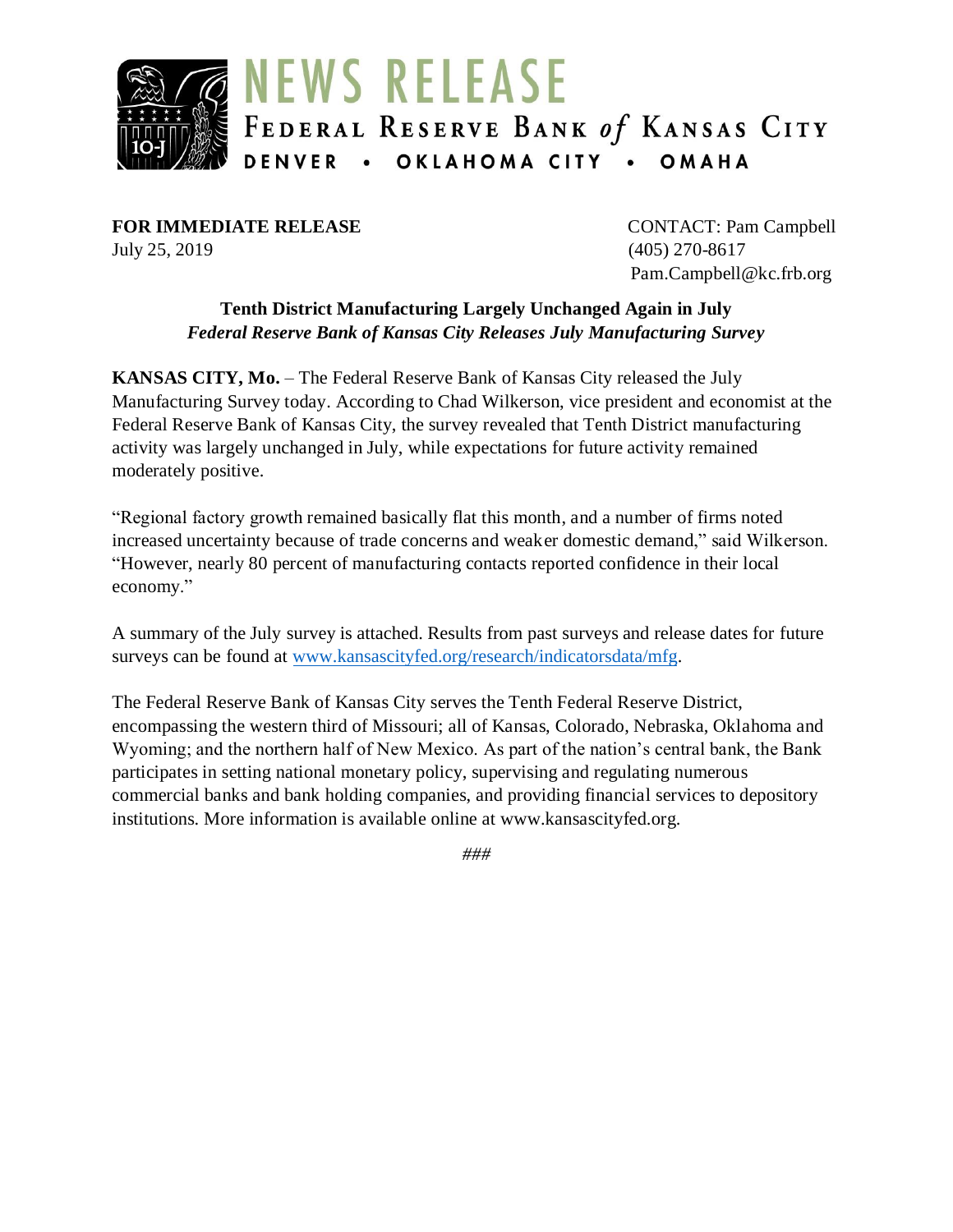# **TENTH DISTRICT MANUFACTURING SUMMARY**

Tenth District manufacturing activity was largely unchanged in July, while expectations for future activity remained moderately positive (Chart 1). The price index for raw materials increased from both last month and a year ago. Prices received for finished products were largely unchanged.

# **Factory Activity Decrease in July**

The month-over-month composite index was -1 in July, similar to the reading of 0 in June and slightly lower than an index of 4 in May (Table 1). The composite index is an average of the production, new orders, employment, supplier delivery time, and raw materials inventory indexes. The small change in manufacturing activity was mostly driven by a decline at durable production plants, including computers, electronic products, appliances, and miscellaneous manufacturing. Most month-over-month indexes edged lower in July, and the new orders, employment, and finished goods inventory indexes turned negative. However, the volume of shipments was flat after last month's slowdown, and supplier delivery time increased. Nearly all of the yearover-year factory indexes increased, and the composite index rose from 4 to 11. The future composite index remained moderately positive, inching down from 11 to 9, while expectations for production, new orders, and capital expenditures edged higher.

# **Special Questions**

This month contacts were asked special questions about the availability of workers, wage conditions, and their current level of confidence in their local economy. Nearly 80 percent of manufacturing contacts noted that workers are in short supply, and over 60 percent said they are having to raise wages more than normal to attract or keep at least one type of worker (Chart 2). Skilled workers were mentioned as those in the shortest supply. Contacts who have had to raise wages report a typical salary increase of 5 to 10 percent. 61 percent of contacts said their firm's uncertainty about the economy has increased recently, citing trade concerns and weaker domestic demand as the causes. Still, nearly 80 percent of respondents reported they were confident in their local economy, and only 4 percent reported no confidence (Chart 3).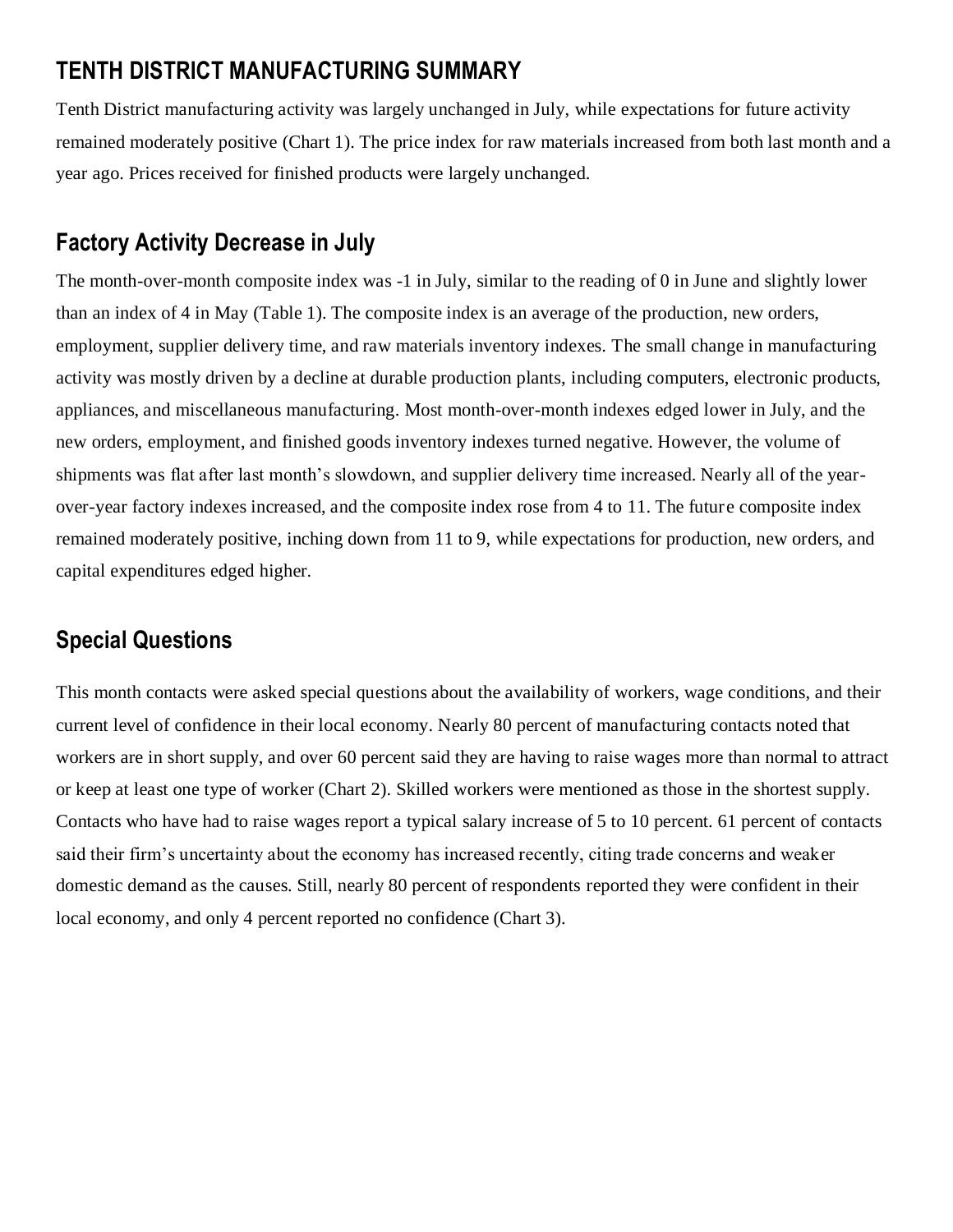## **Selected Manufacturing Comments**

"Weather plays a role in our demand and a cold spring slowed the demand this year. We hope to see improvements through the balance of the summer."

"Employees remain readily available but at a higher entry-level wage percentile than before."

"We have uncertainty about many aspects of the economy and financial markets. Lack of available workers both skilled and unskilled."

"Business is very good and we continue to get more opportunities to grow our business. We have major concerns with the availability of labor."

"Our heavy duty truck customers have been running close to capacity for the last year driving our manufacturing volume. We are now just starting to see a 10% drop in third quarter volumes and probably will see another 10% in 2020. So volume is starting to decline but still at strong levels."

"Tariffs continue to have negative impacts on our bottom line. Business is trending down in the industries we serve. We are aggressively quoting new business."

"Uncertainties, from trade to next year's election, are causing people to pump the brakes on buying the capital goods we manufacture."

"Ag is down, but retail and some manufacturing is up."

"The construction market is currently very strong and should continue into early next year. Some signs of slowing are showing up in the oil and gas industry and since it is a major part of our economy is likely to have an impact next year if it does not improve."

"We continue to see high activity in both quoting jobs and new orders."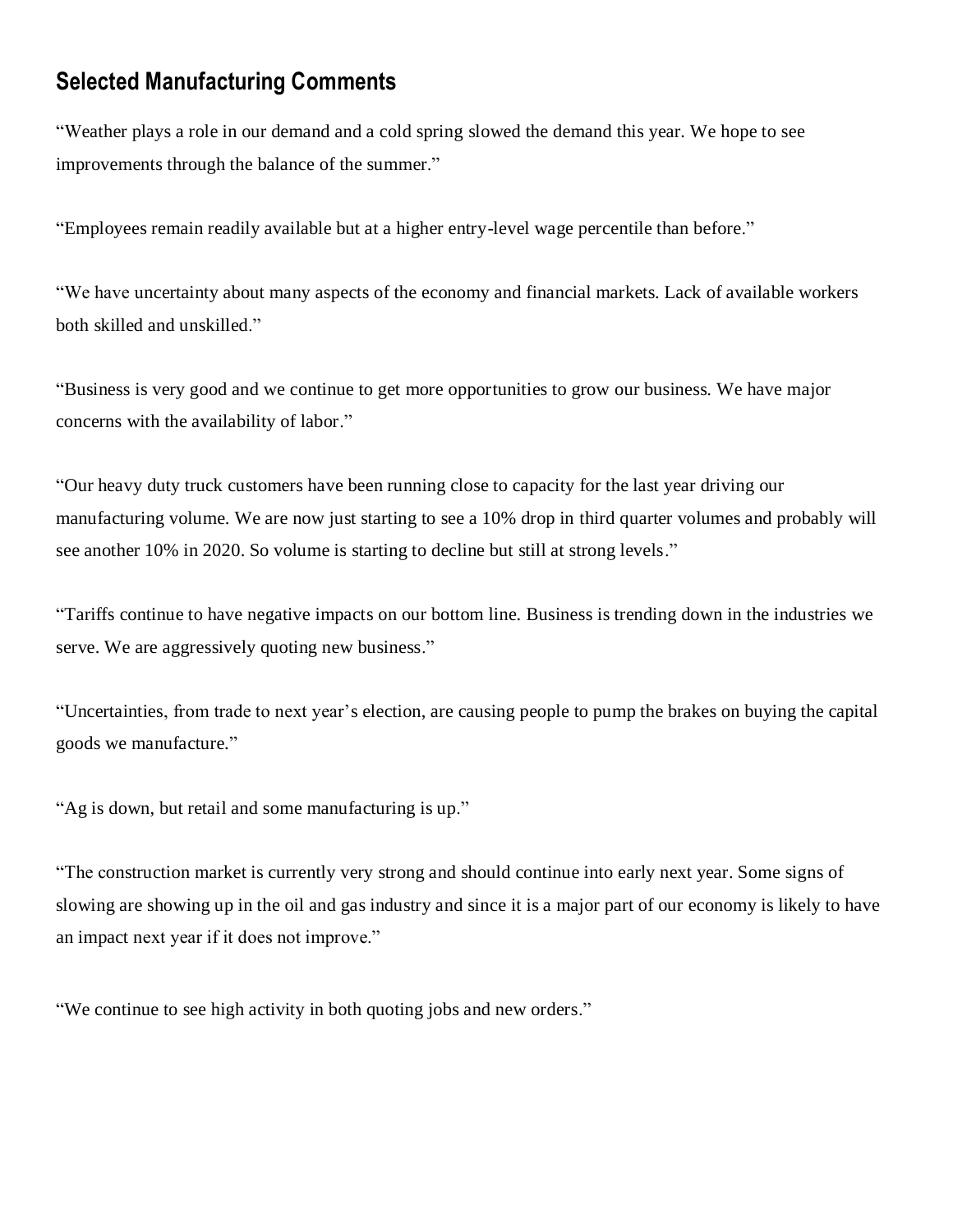|  |  |  | Table 1. Summary of Tenth District Manufacturing Conditions, July 2019 |  |
|--|--|--|------------------------------------------------------------------------|--|
|--|--|--|------------------------------------------------------------------------|--|

|                                      | July vs. June<br>(percent)* |    |                 |                    |           |          |           | July vs. Year Ago<br>(percent)* |                    | <b>Expected in Six Months</b><br>$(percent)^*$ |    |                 |                    |                     |  |
|--------------------------------------|-----------------------------|----|-----------------|--------------------|-----------|----------|-----------|---------------------------------|--------------------|------------------------------------------------|----|-----------------|--------------------|---------------------|--|
|                                      |                             | No |                 | Diff               | <b>SA</b> |          | <b>No</b> |                                 | Diff               |                                                | No |                 | Diff               | <b>SA</b>           |  |
| <b>Plant Level Indicators</b>        | Increase                    |    | Change Decrease | Index <sup>^</sup> | Index*^   | Increase |           | Change Decrease                 | Index <sup>^</sup> | Increase                                       |    | Change Decrease | Index <sup>^</sup> | Index* <sup>*</sup> |  |
| Composite Index                      |                             |    |                 | $-2$               | $-1$      |          |           |                                 | 11                 |                                                |    |                 | 8                  | 9                   |  |
| Production                           | 26                          | 38 | 36              | $-11$              | -6        | 43       | 22        | 35                              | 8                  | 37                                             | 45 | 18              | 19                 | 23                  |  |
| Volume of shipments                  | 25                          | 41 | 33              | $-8$               | $\Omega$  | 40       | 25        | 35                              | 5                  | 32                                             | 47 | 20              | 12                 | 17                  |  |
| Volume of new orders                 | 29                          | 36 | 35              | $-5$               | $-2$      | 41       | 19        | 40                              |                    | 36                                             | 42 | 22              | 15                 | 17                  |  |
| Backlog of orders                    | 18                          | 47 | 35              | $-18$              | $-13$     | 28       | 36        | 35                              | $-7$               | 19                                             | 56 | 25              | $-6$               | -6                  |  |
| Number of employees                  | 20                          | 56 | 24              | -4                 | $-6$      | 41       | 32        | 27                              | 14                 | 24                                             | 56 | 21              | 3                  | 5                   |  |
| Average employee workweek            | 12                          | 70 | 18              | $-5$               | $-4$      | 24       | 55        | 20                              | 4                  | 13                                             | 70 | 17              | $-4$               | -5                  |  |
| Prices received for finished product | 16                          | 68 | 16              | $\mathbf{0}$       | 2         | 68       | 20        | 12                              | 56                 | 34                                             | 51 | 15              | 19                 | 18                  |  |
| Prices paid for raw materials        | 30                          | 56 | 14              | 16                 | 15        | 70       | 16        | 14                              | 56                 | 43                                             | 50 |                 | 36                 | 37                  |  |
| Capital expenditures                 |                             |    |                 |                    |           | 42       | 40        | 18                              | 25                 | 29                                             | 54 | 17              | 13                 | 14                  |  |
| New orders for exports               | 6                           | 80 | 14              | $-8$               | -6        | 15       | 66        | 18                              | $-3$               | 13                                             | 69 | 18              | $-4$               | -6                  |  |
| Supplier delivery time               | 15                          | 77 | 8               | 7                  | 6         | 27       | 63        | 10                              | 18                 | 15                                             | 75 | 10              | 6                  | 4                   |  |
| <b>Inventories: Materials</b>        | 24                          | 55 | 21              | 3                  |           | 34       | 45        | 22                              | 12                 | 22                                             | 51 | 26              | $-4$               | $-2$                |  |
| Inventories: Finished goods          | 21                          | 60 | 19              |                    | $-1$      | 42       | 38        | 21                              | 21                 | 17                                             | 56 | 27              | $-10$              | $-13$               |  |

\*Percentage may not add to 100 due to rounding.

^Diffusion Index. The diffusion index is calculated as the percentage of total respondents reporting increases minus the percentage reporting declines. \*^Seasonally Adjusted Diffusion Index. The month vs. month and expected-in-six-months diffusion indexes are seasonally adjusted using Census X-12.

Note: The July survey was open for a five-day period from July 17-22, 2019 and included 75 responses from plants in Colorado, Kansas, Nebraska, Oklahoma, Wyoming, northern New Mexico, and western Missouri.



## **Chart 1. Manufacturing Composite Index vs. a Month Ago**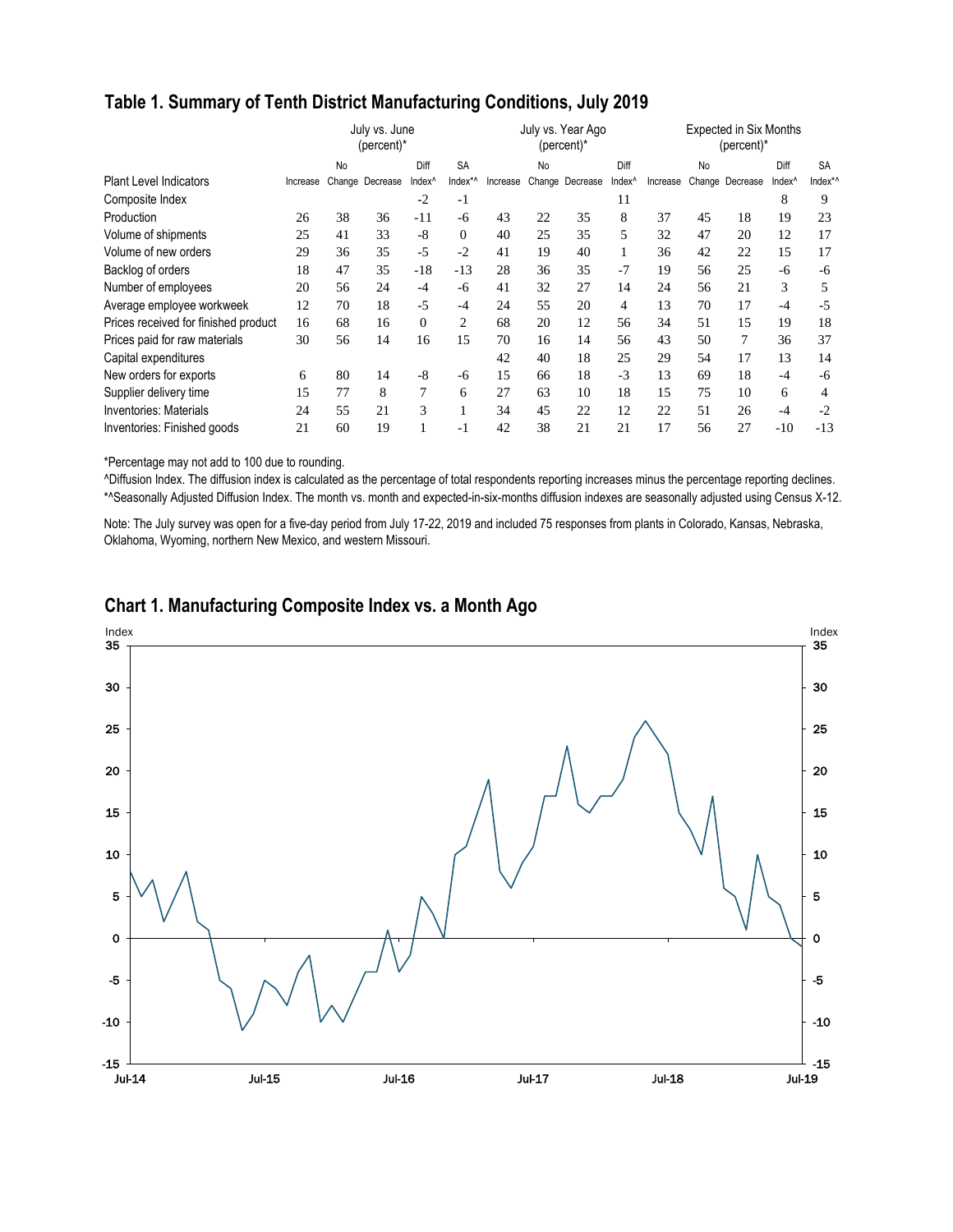

## **Chart 2. Special Question: Labor market and wage conditions**

**Chart 3. Special Question: What is your firm's current level of confidence in your local economy?**